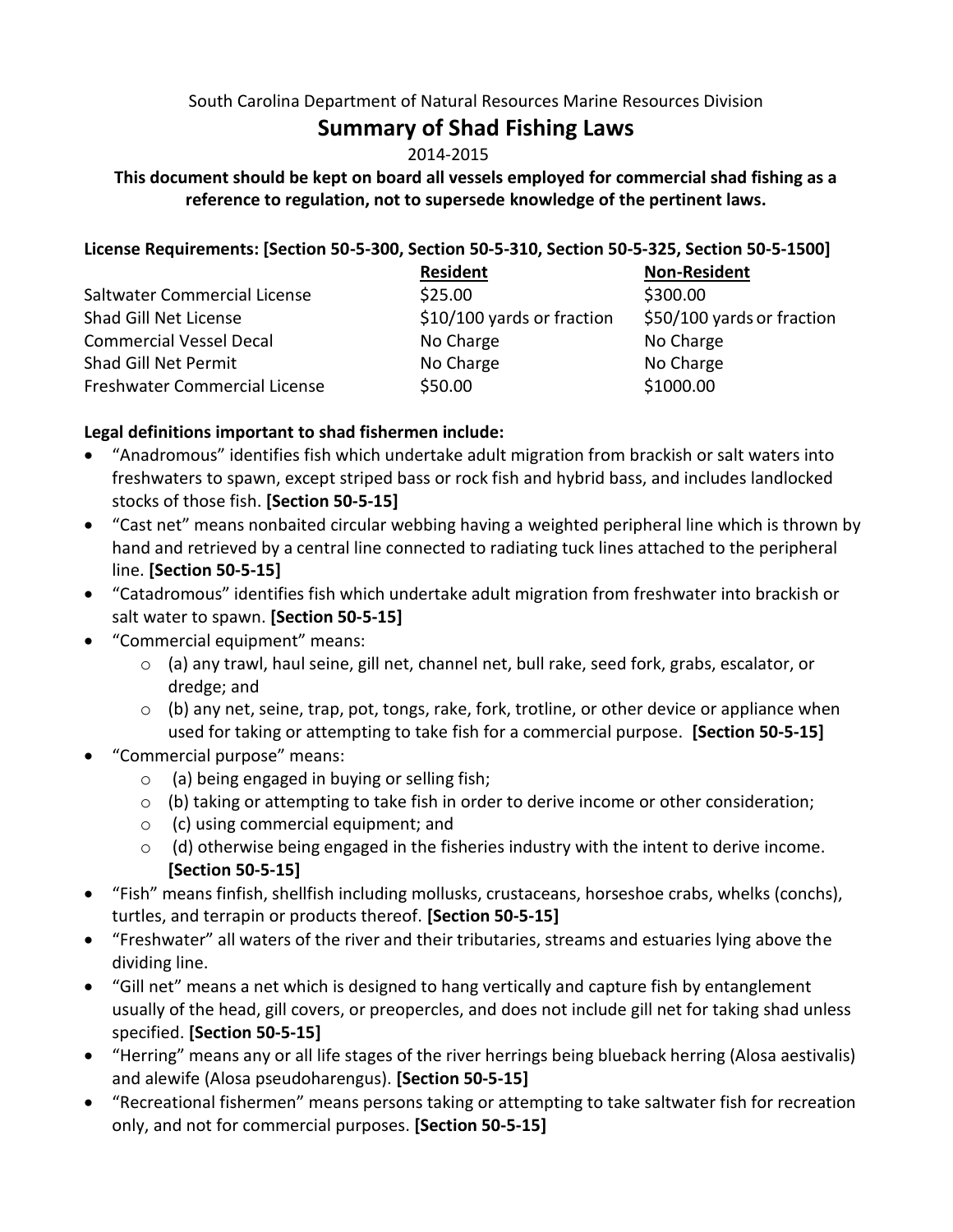- "Salt waters" means all waters of the rivers and their tributaries, streams, and estuaries lying seaward of the dividing line between salt water and freshwater and all impounded waters seaward of the dividing line between salt water and freshwater which are intermittently filled or drained by the action of the tide. **[Section 50-5-15]**
- "Saltwater gamefish" means any species of saltwater fish designated as a saltwater gamefish in this title. **[Section 50-5-15]**
- "Shad" means American or white shad (Alosa sapidissima) and hickory or skip-jack shad (Alosa mediocris). **[Section 50-5-15]**
- "Striker" means a person, other than a licensed saltwater commercial fisherman, who under immediate supervision assists a licensed commercial saltwater fisherman, but does not use separate commercial equipment on a vessel which is engaged in commercial fishing. **[Section 50-5- 15]**
- "Take" means to harass intentionally, hunt, capture, gather, harvest, remove, catch, wound, or kill or attempt to harass, hunt, capture, gather, harvest, remove, catch, wound, or kill. **[Section 50-5- 15]**
- "Territorial sea" means that portion of the Atlantic Ocean under the jurisdiction of the State of South Carolina as depicted on charts of the National Oceanic and Atmospheric Administration or its successor agency. **[Section 50-5-15]**
- "Skim-bow net" means a net constructed of webbing not greater than two and one-half inches, stretched mesh, hung within a frame formed by a length of wood or other material looped and attached upon itself end to end forming a loop having no distance across greater than fifteen feet. **[Section 50-5-15]**
- "Stretch" as used to describe the measure of mesh of nets means that the material is pulled snugly but not to the point of lengthening the single or multi-strand line of the netting. Measurement is made across the widest dimension of the mesh when so pulled. **[Section 50-5-15]**
	- **The maximum allowance for shad nets is a total of not more than five shad nets in SC waters.**
	- **The number of allowable commercial shad gill nets on the Edisto River is limited to two.**
	- **The number of allowable commercial shad gill nets on the Combahee and Black Rivers is limited to one.**
	- **NO commercial shad fishing is allowed above the HWY 301 bridge on the Savannah River.**

# **A person taking shad, herring, or eels for commercial purposes:**

In the salt waters of this State, must obtain a commercial saltwater fishing license and a commercial saltwater equipment license and related permits; **[Section 50-9-420 (1)]**

In the freshwaters of this State, must obtain a commercial freshwater license and a commercial saltwater equipment license and related permits. **[Section 50-9-420 (2)]**

**A person taking shad, herring, or eels for recreation:**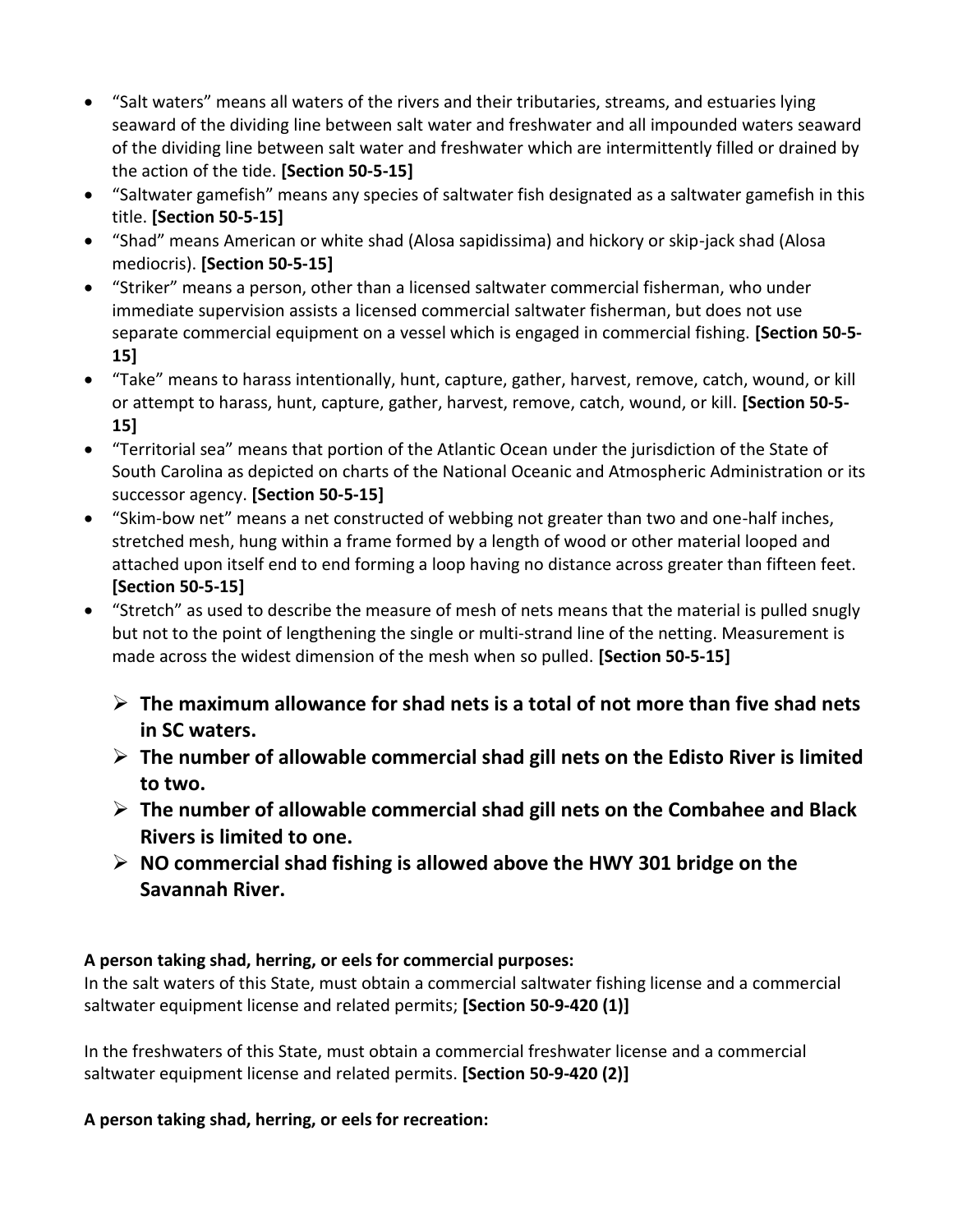In the saltwaters of this State must have a recreational saltwater fishing license; if using a gill net or eel pot, must have an annual recreational saltwater license and a saltwater commercial equipment license and related permits; **[Section 50-9-545 (1)]**

In the freshwaters of this State must have a recreational freshwater fishing license; if using a gill net or eel pot, must have an annual recreational freshwater fishing license and a saltwater commercial equipment license and related permits. **[Section 50-9-545 (2)]**

#### **Seasons:**

General: Methods and Equipment: Any lawful method and equipment unless noted by the Area; Size and Take Limits: No limits unless noted by the area.

Winyah Bay- includes Black River, Great Pee Dee River, Little Pee Dee River, Lynches River, Waccamaw River from Big Bull Creek to Winyah Bay, Winyah Bay, and all tributaries and distributaries:

Pee Dee River and tributaries above U.S. HWY 701 and Black River:

Season: January 15 – April 15 Times: Monday Noon – Saturday Noon Methods/ Equipment: Any lawful method and equipment

Remainder of Winyah Bay system including all of Big Bull Creek and Waccamaw River with tributaries below the entrance of Big Bull Creek:

| Season:  | January 15 – April 1                                   |
|----------|--------------------------------------------------------|
| Times:   | Monday Noon - Saturday Noon, local time                |
| Methods: | No restrictions, except drift nets in Waccamaw River   |
|          | between Butler Island and US17 restricted to 900 feet. |

Santee River- Santee River below Wilson Dam including the Rediversion Canal below St. Stephen Dam, North Santee River and Bay, South Santee River, and all tributaries and distributaries:

Rediversion Canal from St. Stephen Dam seaward to the seaward terminus of the northern dike of the Rediversion Canal:

Season: No open season

Rediversion Canal from the seaward terminus of the northern dike of the Rediversion Canal seaward to Santee River:

| Season: | January 15 – April 15           |
|---------|---------------------------------|
| Times:  | 7am - 7pm, Tuesday and Thursday |

Wilson Dam to US Hwy 52 bridge:

Season: No open season

US Hwy 52 bridge seaward to SC Hwy 41 bridge:

Season: January 15 – April 15

Times: 7am –7pm, Tuesday and Thursday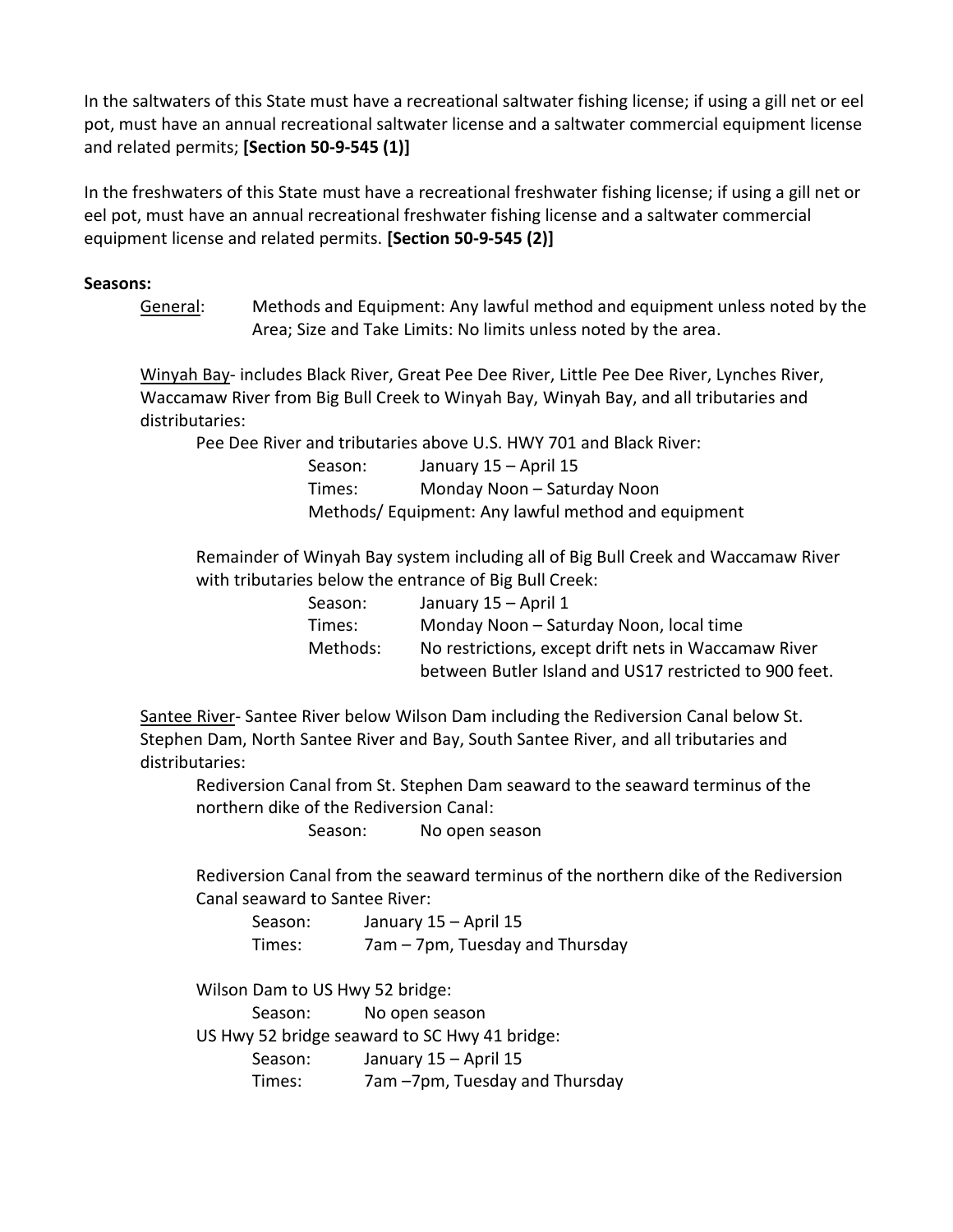SC Hwy 41 bridge seaward:

Season: January 15 – March 15 Times: Monday Noon- Saturday Noon

Charleston Harbor-includes Wando River and Cooper River seaward to US Hwy 17 bridges, Charleston Harbor, and Ashley River, and all tributaries and distributaries.

Tailrace Canal from Wadboo Creek to Jeffries Power Plant:

Season: No open season

Cooper River from Wadboo Creek to US Hwy 17: Season: No open season

Ashley River to confluence with Popper Dam Creek: Season: No open season

Remainder of Charleston Harbor System (includes Wando River): Season: No open season

Edisto River- includes Edisto River Estuary, Edisto River, North and South Branches (Forks) of the Edisto River, and all tributaries and distributaries.

| Above US Hwy 15 bridge:   |                                                                           |
|---------------------------|---------------------------------------------------------------------------|
| Season:                   | February 1 – March 30                                                     |
| Times:                    | Tuesday Noon - Saturday Noon                                              |
|                           | Seaward of US Hwy 15 bridge and above US Hwy 17 bridge:                   |
| Season:                   | February 1 - March 30                                                     |
| Times:                    | Tuesday Noon - Saturday Noon                                              |
| Seaward US Hwy 17 bridge: |                                                                           |
| Season:                   | February 1 - March 30                                                     |
| Times:                    | Wednesday Noon - Friday Midnight                                          |
|                           | Ashepoo River-Asheppoo River and all tributaries and distributaries:      |
| Season:                   | No open season                                                            |
|                           | Combahee River-Combahee River and all tributaries and distributaries.     |
|                           | All tributaries except main stems of Salkehatchie Rivers:                 |
| Season:                   | No open season                                                            |
|                           | Remainder of Combahee River, including main stems of Salkehatchie Rivers: |
| Season:                   | February 1 - March 15                                                     |
| Times:                    | Anchored nets: Tuesday Noon - Friday Noon                                 |
|                           | Drift nets: Monday Noon - Saturday Noon                                   |

Coosawhatchie River – Coosawhatchie River and all tributaries and distributaries: Season: No open season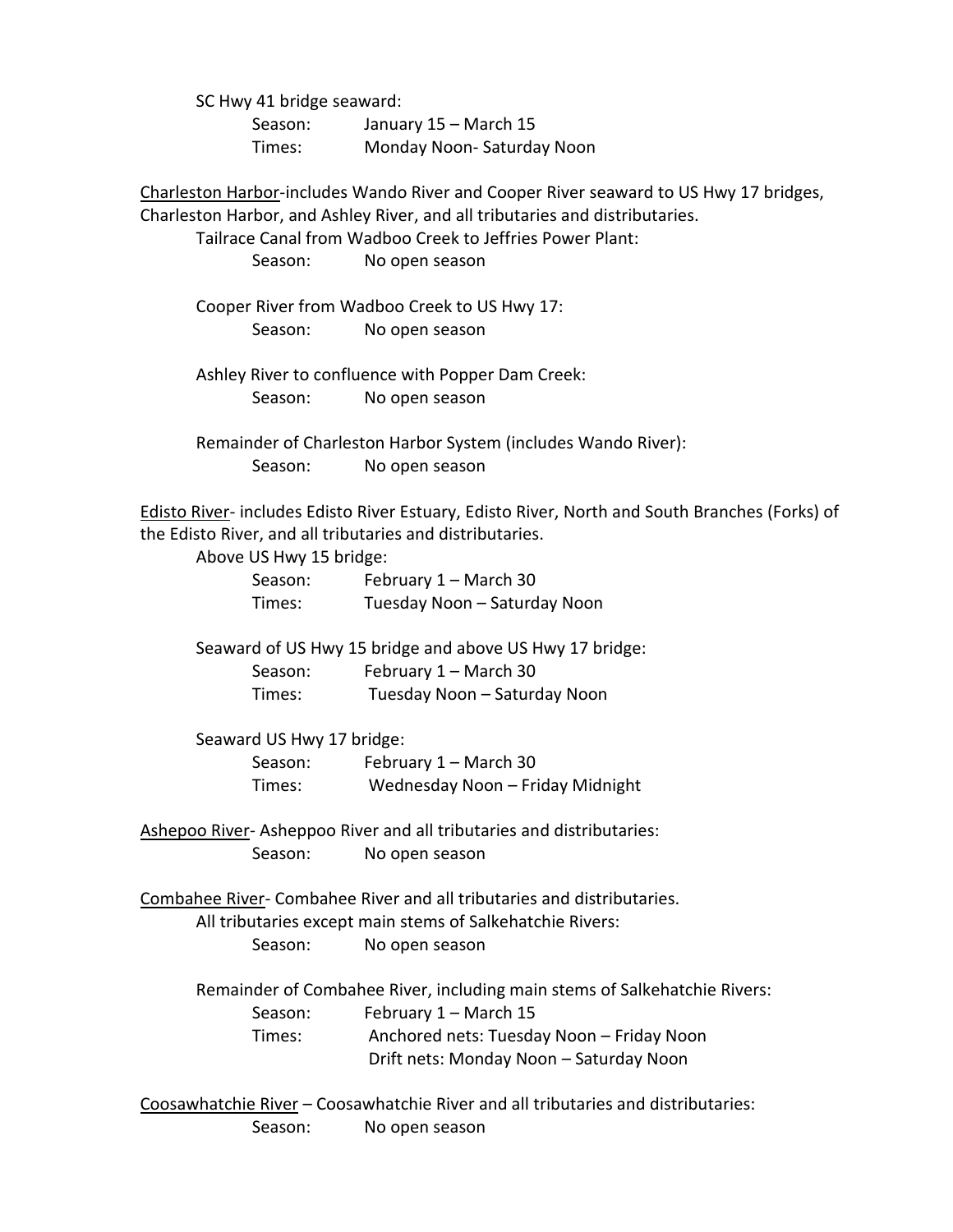Savannah River - South Carolina portions of Savannah River and all tributaries and distributaries.

Main River below US HWY 301 and above US Interstate HWY 95:

Season: January 1 – April 15 Times: Wednesday 7am – Saturday 7pm

Tributaries and distributaries above US Interstate 95 bridge: Season: No open season

Seaward of US Interstate 95 Bridge:

Season: January 1 – March 31 except no anchored nets allowed in Savannah's Little Back River, Back River, and the north channel of Savannah River downstream from New Savannah Cut. Times: Tuesday 7am – Friday 7 pm

Atlantic Ocean – Atlantic Ocean territorial sea: Season: No open season

Lake Moultrie, Lake Marion, Diversion Canal, & Intake Canal of Rediversion Canal:

| Season:      | No closed season                                         |
|--------------|----------------------------------------------------------|
| Times:       | No restrictions                                          |
| Methods:     | Cast nets and lift nets only                             |
| Take limits: | 250 pounds of herring and shad combined per boat per day |

## **Licenses and permits requirements; penalty for unlawful taking.**

The department may restrict the number of nets for taking shad in any body of water where the numbers of nets or fishermen must be limited due to statutory limitations on placement of nets, to prevent congestion of nets or watercraft, or for conservation purposes. The department may grant permits to licensed commercial saltwater fishermen for this purpose. Permits may be limited in number and may be conditioned so as to designate areas, size and take limits, hours, type and amount of equipment, and catch reporting requirements**. [Section 50-5-1500 (B)]**

## **Special provisions as to shad and herring.**

It is unlawful to take shad by hook and line or by skim-bow net while operating or possessing any commercial fishing equipment for taking shad or herring. **[Section 50-5-1510 (A)(1)]**

It is unlawful for a recreational fisherman to take shad with any other fishing equipment except cast nets, skim-bow nets, and hook and line which includes rod and reel, provided that a properly licensed gill net may be used to take shad for recreational purposes. Except from sanctuaries designated by the department, a recreational fisherman may take shad:

[a] by hook and line and cast net at any time of the year,

[b] by skim-bow net from February 1 – April 30; and

[c] by licensed gill net during those times provided in this article for commercial fishing. **[Section 50-5-1510 (A)(2)]**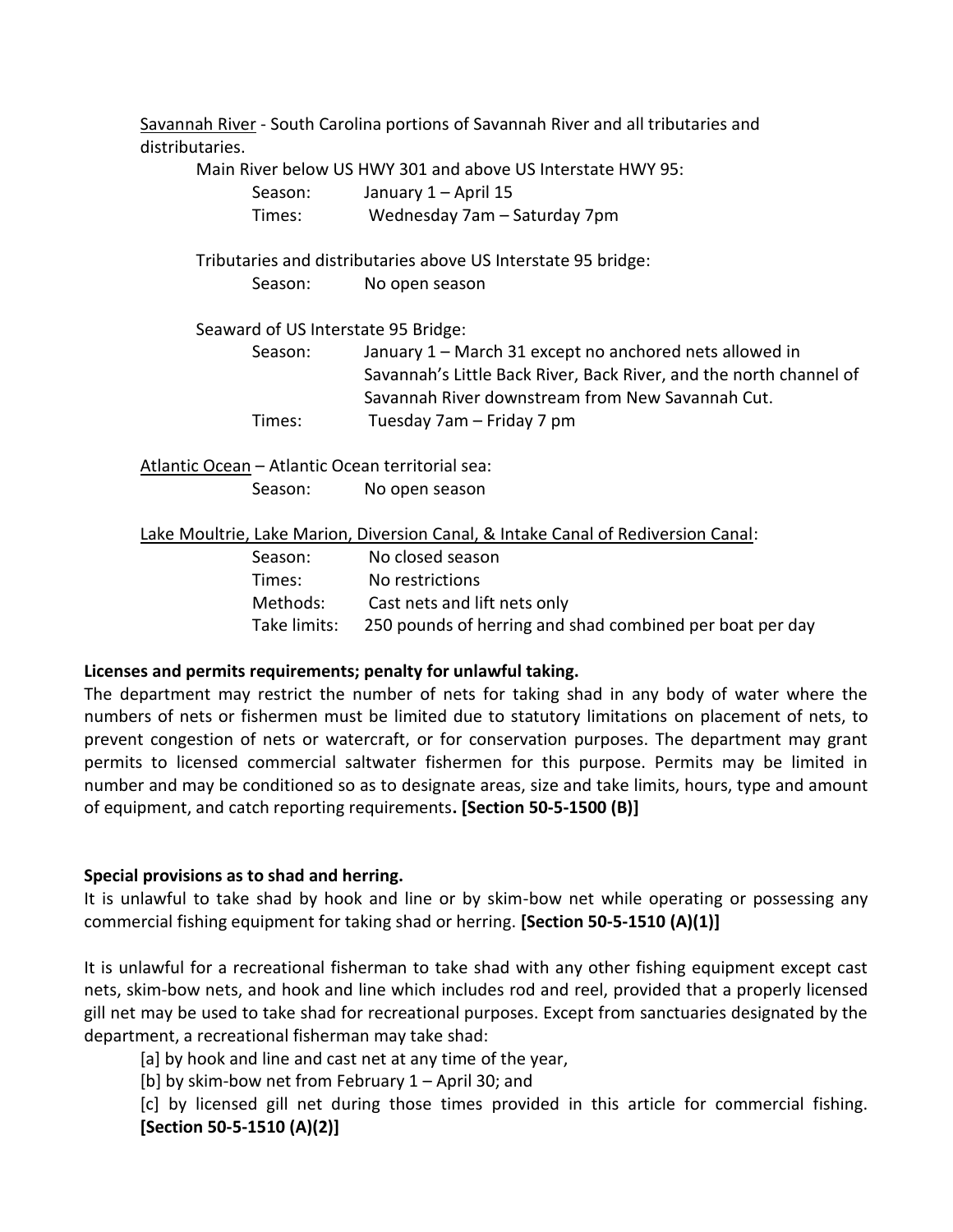It is unlawful to possess saltwater or freshwater gamefish or fishing tackle capable of taking saltwater or freshwater gamefish while using shad gill nets. **[Section 50-5-1510 (A)(3)]**

Nongame fish taken in lawfully fished shad nets or skim-bow nets may be kept by the fisherman. Any Atlantic sturgeon and any gamefish must be returned immediately to the water. **[Section 50-5-1510 (A)(4)]**

It is unlawful to set a net in a fixed position in the navigation channel of the Atlantic Intracoastal Waterway. **[Section 50-5-1510 (A)(5)]**

A gill net used for taking or attempting to take shad in the inshore salt waters of this State must have a stretched mesh size of no smaller than five and one-half inches and a length not exceeding nine hundred feet. Gill nets for taking shad in the inshore salt waters of this State may be drift fished or set in accordance with this chapter. Only one shad gill net may be drift fished by occupants of a boat, and the drift net must be attended at all times when deployed. Additional boats in tow may not be used to increase the number of authorized nets. **[Section 50-5-1510 (A)(9)]**

Except as otherwise provided by law or by regulation promulgated under this article, any gill net used for taking or attempting to take shad in the freshwaters of this State must have a stretched mesh size of no smaller than five and one-half inches and be no longer than six hundred feet. Gill nets for taking shad in the freshwaters of this State may be freely drift fished or set in accordance with the provisions of this chapter. Only one shad gill net may be drift fished by occupants of a boat, and the drift net must be attended at all times when deployed. Additional boats in tow may not be used to increase the number of authorized nets. **[Section 50-5-1510 (A)(10)]**

A gill net used for taking or attempting to take shad in the salt waters of this State must have at least one end buoy attached which has the name and license number of the owner clearly marked on it. A buoy not less than twenty inches in diameter must be attached to each end of the net, and in any net more than three hundred feet in length a buoy not less than ten inches must be attached every three hundred feet on the float line. All buoys must be international orange in color and must float so as to be clearly visible at all times. **[Section 50-5-1510 (A)(13)]**

A gill net used for taking or attempting to take shad in the freshwaters of this State must be marked with buoys, international orange in color and not less than six inches in diameter, which float in a manner to be clearly visible at all times. One buoy must be attached to the float line of the net every three hundred feet, and a buoy must be attached to each end of each net. At least one end buoy attached to the net must have the name and license number of the owner clearly marked on it. **[Section 50-5-1510 (A)(14)]**

Skim-bow nets must be used or fished only from high land or from a pier, dock, or other structure permanently affixed to high land without the aid of any power assisted device. Only shad, herring, and other nongame fish may be retained. No such fish may be sold. **[Section 50-5-1510 (A)(15)]**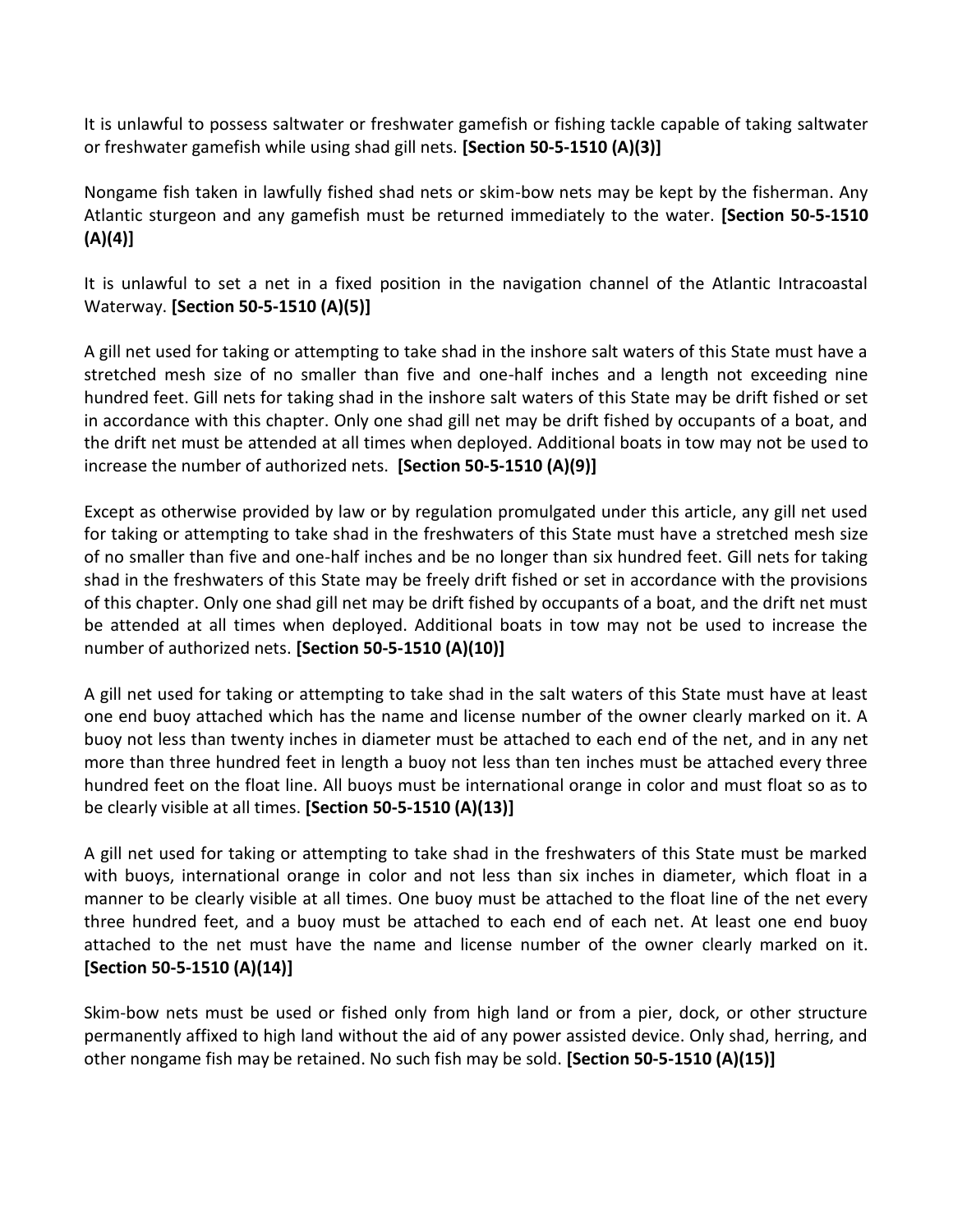## **Shad hook and line catch limits.**

A person taking shad by cast net, skim-bow net, or by hook and line may possess no more than a total of ten American and hickory shad per one day except in the Santee River where the limit is twenty per day. **[Section 50-5-1515 (B)]**

No shad taken by cast net, skim-bow net, or by hook and line may be sold, offered for sale, or purchased. In freshwaters, a person must hold a freshwater fishing license. **[Section 50-5-1515 (C)]**

#### **Unlawful taking of Atlantic sturgeon; penalties.**

Any sturgeon taken must be released immediately back into the waters where taken. **[Section 50-5- 1525 (A)]**

#### **Taking of shortnose sturgeon prohibited; penalty.**

It is unlawful for anyone to take, possess, buy, sell, or ship shortnose sturgeon (Acipenser brevirostrum) or any part or product thereof. Any shortnose sturgeon taken incidentally to fishing activity must be returned unharmed immediately to the water from where taken. **[Section 50-5-1535]**

#### **Net placement.**

No shad net, including its cables, lines, or attached devices, either set or drift fished may be longer than one-half the normal width of the water body at the place where used, regardless of the stage of the tide, river stage, water level, or method of net deployment. **[Section 50-5-1540 (A)]**

[1] No net may be set within six hundred feet of any gill net previously set.

[2] No net may be drifted within six hundred feet of another drifting net.

[3] No net may be placed or set within seventy-five feet of the confluence of any tributary. **[Section 50- 5-1540 (B)]**

A lawfully drifted gill net may pass within six hundred feet of a lawfully anchored gill net. **[Section 50-5- 1540 (C)]**

## **Removal of nets during off times and periods; penalties.**

During times and periods when taking of shad by net is not allowed, any net which could be used for taking herring must be removed from the waters. **[Section 50-5-1545 (A)]**

Any non-mesh, net-related fishing apparatus, including leads, cables, anchors, signs, and buoys must be removed from the waters and banks of the streams or water courses no later than three days after the close of the shad season. Any net or part thereof found in violation is contraband and must be seized and disposed of as provided by law. **[Section 50-5-1545 (D)]**

Anchors with attached line and buoys may remain in lawful waters during weekly closed periods of the open season. **[Section 50-5-1545 (E)]**

#### **Seizure of net or seine containing decomposed fish.**

Any net or seine set in the waters of this State which contains decomposed fish is contraband and must be seized and disposed of as provided in this chapter. **[Section 50-5-1550]**